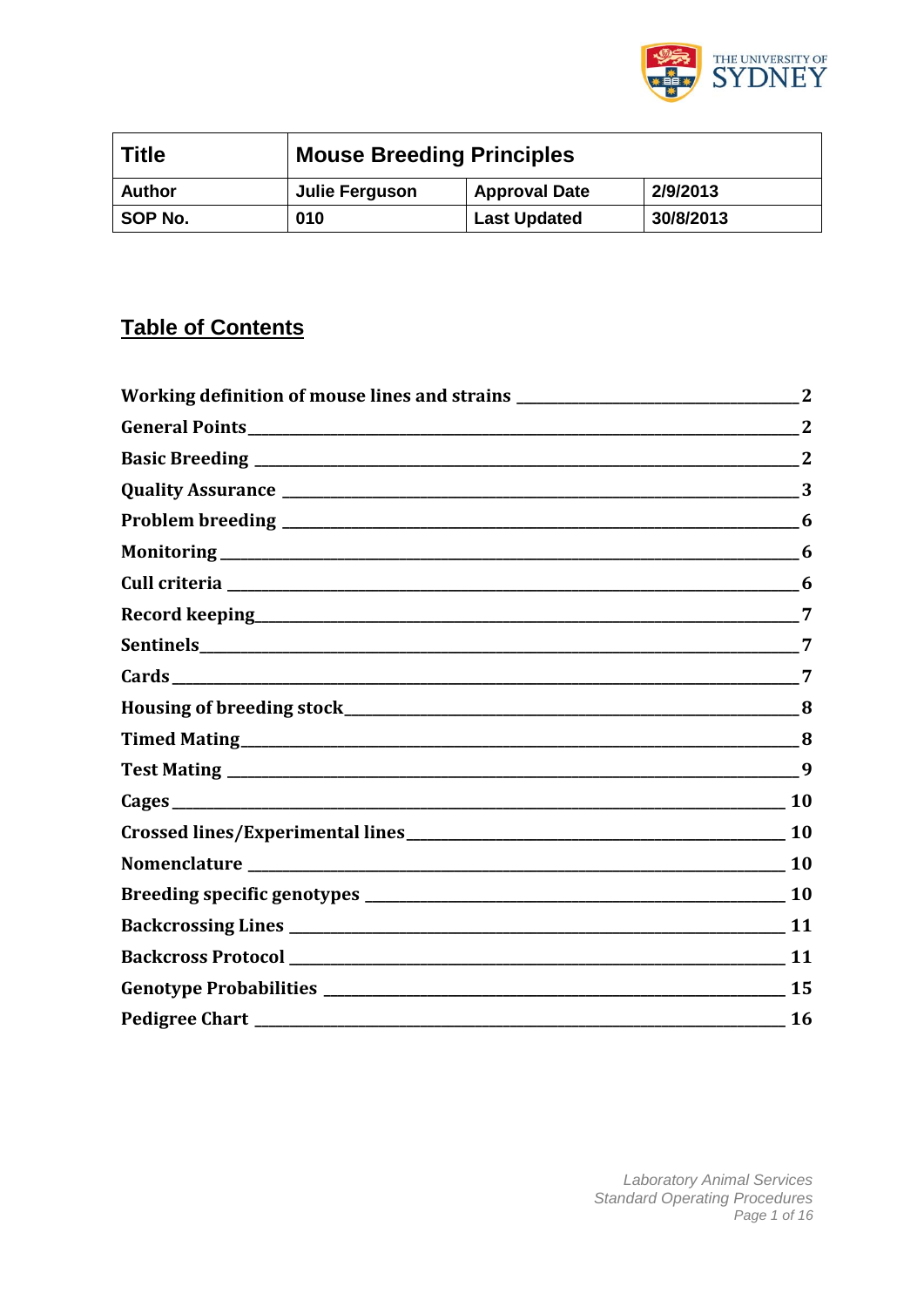

### **Working definition of mouse lines and strains**

- Lines- Mice are bred to maintain a specified gene/s in a homozygous or heterozygous state. The line may be on a defined inbred background or mixed background. The genetic modification may result from a spontaneous mutation or human intervention.
- Strains- Generally used to denote mice resulting from a defined inbreeding or outbreeding scheme. Inbred strains are often used to provide a defined background for genetically modified lines.

### **General Points**

- A phenotype report is required for each line and must have been approved by the AEC.
- A folder should be present in every room. This should be kept up to date.
- The folder contains:
	- o A phenotype report for each line
	- $\circ$  Special procedures that are required for a line
	- o Breeding plans for each line.
	- $\circ$  Production records for each line

### **Basic Breeding**

#### *Pairing and breeding schemes*

- Mate animals at maturity eg. 7-8 weeks of age. Some lines need to be mated early because of a limited life-span due to phenotype eg. NOD/Lt mice develop diabetes and should be mated at 6-7 weeks. The optimal age for mating for most lines is 7-12 weeks. It is not recommended to pair breeders at weaning as this may delay the generation of the first litter.
- Each new pair must be given a sequential pair number. Most pairs should be permanently mated as this is the most productive breeding scheme.
- Inbred strains are paired brother to sister. If you are managing a pedigree, the pair number must be recorded on the pedigree chart. All mice used in breeding pairs must remain within 3 generations of common parents. This system can also be used for GM lines involved in simple breeding schemes to enable easy tracking of parentage. *See attachment 5 for pedigree chart.* It should be remembered that brother/sister mating can result in breeding depression so breeding performance should be closely monitored.
- If expansion is needed for inbred strains, expansion pairs can be established without the need to brother sister mate. These should no be more than 3 generations from the pedigree, and should not be used for breeding in the pedigree line.
- Outbred mice are bred using a grid pattern to ensure genetic diversity (See *Attachment 2*). Twenty breeding pairs is the minimum required to avoid inbreeding in an outbred colony.
- Random bred lines do not follow any breeding scheme. For GM lines random breeding is often used and future breeders are selected on genotype rather than parentage.
- Mice that are of a mixed or unknown wild type background should not be brother-sister mated. They are usually random mated.
- If a large numbers of mice are required in the short term, use harem system i.e. 2-4 females per male. Care must be taken to ensure the females are separated when pregnant to avoid overcrowding. *Two litters in one box is not permitted and usually results in increased preweaning mortalities.*

#### *Maintaining Lines*

- A minimum of 2 boxes of breeding pairs should be kept per line. In addition, 2 boxes of females and 2 boxes of males should be kept as reserve breeders.
- $\bullet$  The 4<sup>th</sup> or 5<sup>th</sup> litters should be used to source the future breeders. Animals selected for breeding should be of the correct genotype and be in good health.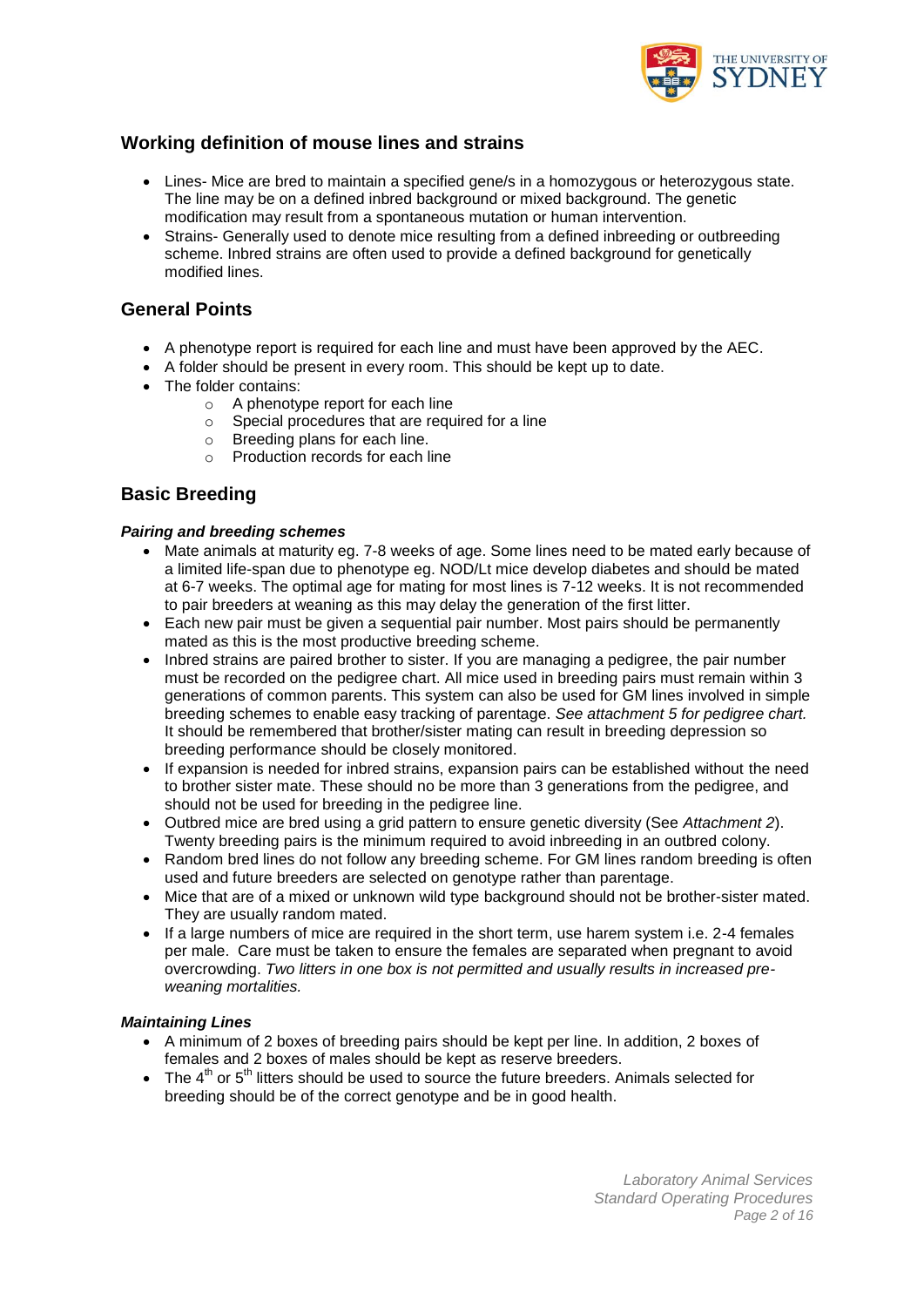

- Often lines need to be maintained as heterozygote animals. This is usually due to the homozygous genotype being lethal, or producing poor reproductive performance or impacting on the health of animals in some way. Additional boxes of replacement females and males are needed to secure the line in this case eg. 3-4 cages of females and 3-4 cages of males.
- The first litter should always be genotyped to ensure that the genotype is appropriate.
- Staggered breeding within any one line the mating should be scattered over time unless batches of experimental mice are required.
- If the genotyping protocol can't distinguish between heterozygous and homozygous animals, the lines should be test mated every 2 years.
- Pedigree lines should be maintained for each inbred strain, so that all the animals for a line can be traced back to common parents.

#### *Breeding life*

- 6 litters per pair (or 8 months of age) unless performance is below average for the line.
- Once a female on 5th litter is visibly pregnant the male should be removed to ensure there is no post parturient mating.

#### *Weaning*

- The number of pups in a litter should be counted by 3 days. The litter must not be touched when newborn.
- At day 18 or 20 days mice should be weaned i.e. removed from the parents, separated into males and females, and food is placed in the bottom of the box. A sticker is applied to the cage card indicating the parentage of the mice. Cards need to be written before marking.
- Marking occurs as near to weaning as possible. If more than 21 days of age, general anaesthesia must be used. Marking includes identification ( ear clip or implant) +/- tissue collection for genotyping.
- Before the marking day cards are written, and animal numbers are allocated. At marking the ears are clipped with the appropriate ID number ID numbers simply follow on from the number last used for that particular line.
- Mice should be sexed at least twice, once at weaning and once at marking.

### **Quality Assurance**

Quality assurance (QA) needs to be implemented to ensure that there is no danger of lines being lost and to maintain genetic integrity.

*Replace inbred strains from ARC*- Every 5-10 generations, inbred lines should be replaced with new animals from ARC to minimise genetic drift in our inbred background strains.

#### *Backcrossing lines to prevent genetic drift of background*

- Every 5 generations, lines that are being line bred as homozygotes need to be backcrossed to the background inbred strain to minimise genetic drift.
- For example, a researcher is running a homozygous knockout on a pure B6 background needs to cross the knockout line to a B6 line to ensure there is not significant genetic drift from the control line.
- If the knockout line is of a mixed background, the line should be backcrossed to WT controls or relevant F1 hybrids for the same reasons.
- One alternative breeding pattern is to maintain one heterozygous pair that can produce replacement homozygous breeders as well as WT controls for experiments. This pair is produced by mating homozygous mouse to a mouse from the background inbred strain. *See example 2 below*. Note: the heterozygous x heterozygous pair should not be left continuously breeding unless there is a large number of homozygous pairs to replace. ( ie. > 6 pairs)

#### *Controls for a pure line*

 If the breeding program is running a homozygous line that is fully backcrossed to an inbred strain (for example, B6), the control for these mice is an inbred B6 mouse.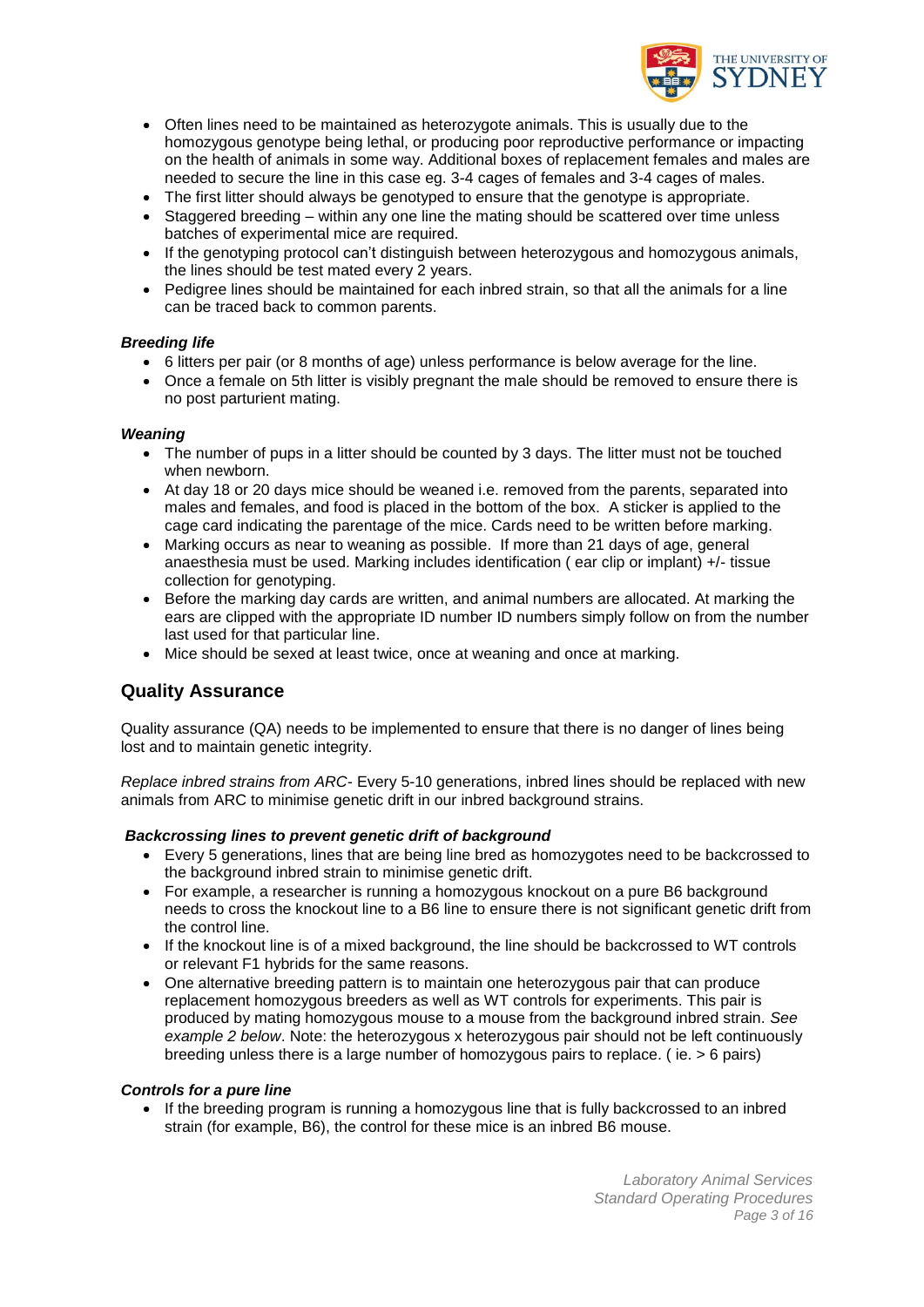

- If heterozygous animals or WT animals are required, a B6 can be crossed with a homozygote to generate the required animals.
- A WT line should not be maintained long term as a separate line without any inter-crossing. This will result in 2 divergent lines, where the WT colony no longer represents a control.

Example 1 :  $5<sup>th</sup>$  generation backcross

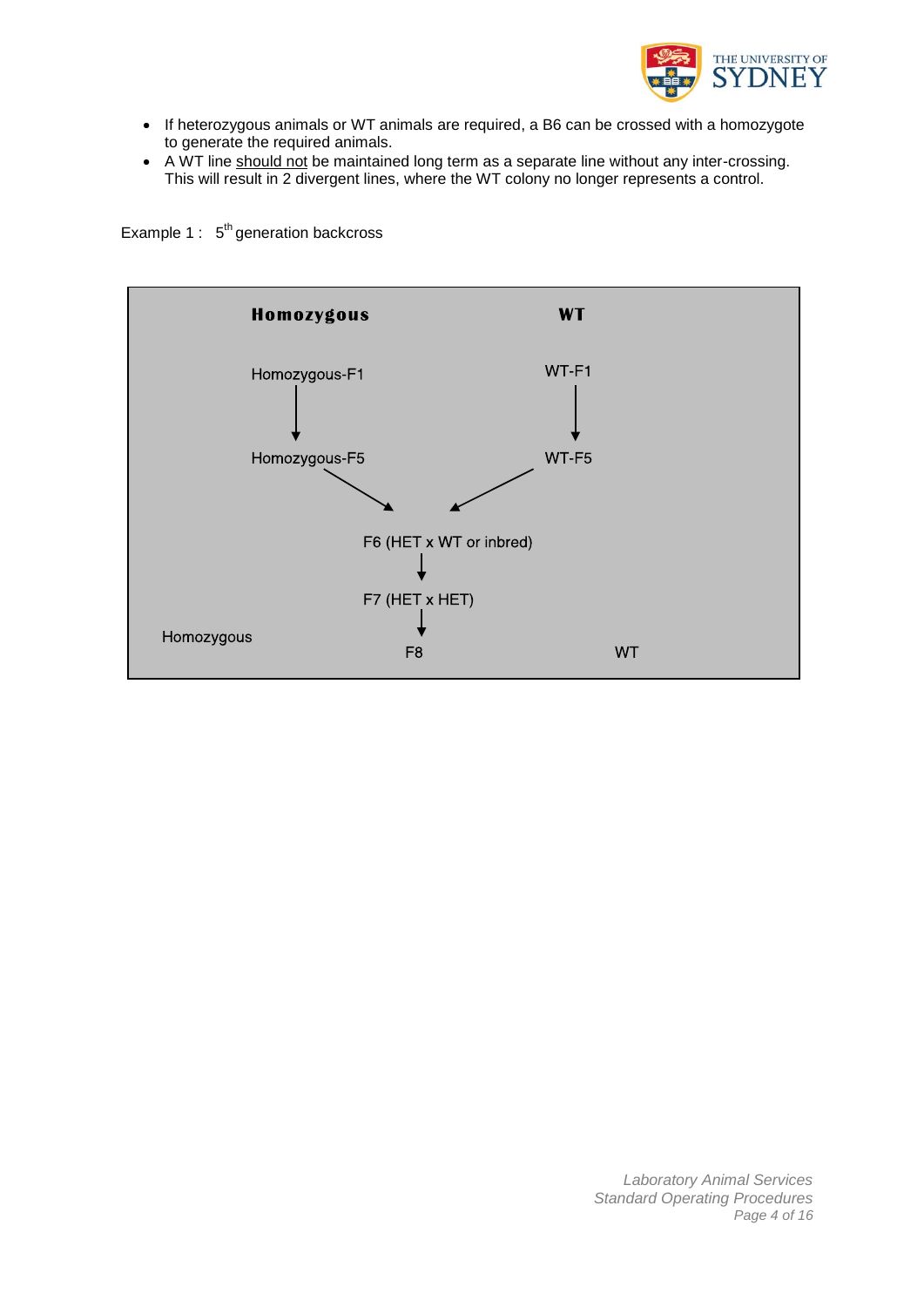

Example 2: breeding to provide WT for experiments and replacement breeders for homozygous pairs



#### *Points for GM lines:*

- Replacement (GM) breeders should always be genotyped, (even if they are from homozygous parents) or the first litter of each new breeding pair must be genotyped.
- A homozygous line should have a minimum of 2 breeding pairs with 4 boxes of reserves (2 boxes of females and 2 boxes of males).
- On the  $4<sup>th</sup>$  litter, set aside replacement breeders, so by the  $5<sup>th</sup>$  litter the breeding pair can be replaced.
- Pairs should not be culled until it has been established that the new breeding pair is 1) the correct genotype and 2) able to produce good litters of the correct genotype.
- If a litter is destroyed, it needs to be included on the production records.
- When the pairs are being set-up, the following steps need to be followed for each pair:
	- o The date and pair number of the mouse on the stock card needs to be verified.
	- o The breeding card needs to be checked. Do the dates, litter number, number of males and number of females correspond with that on the stock card?

*Laboratory Animal Services Standard Operating Procedures Page 5 of 16*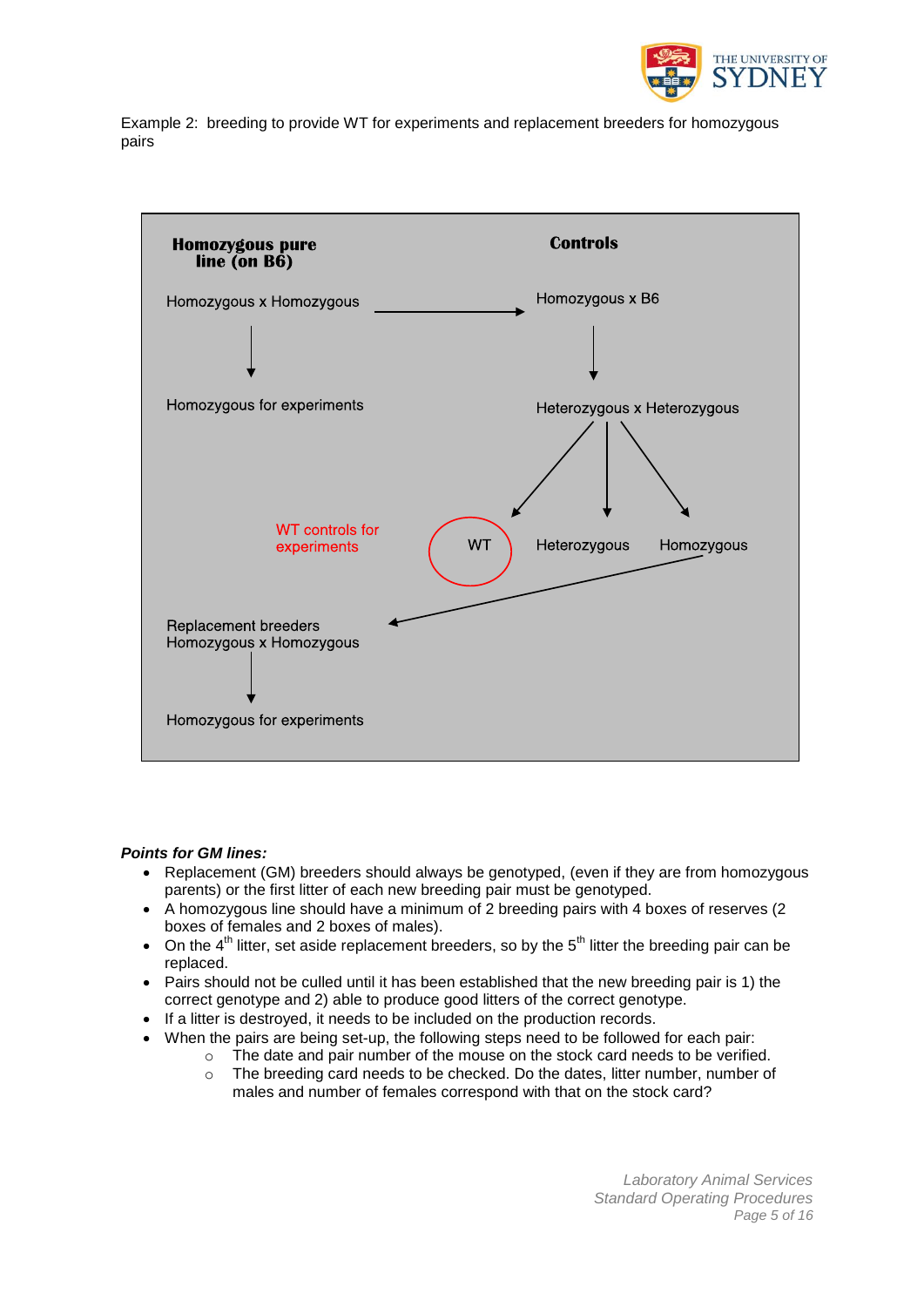

#### *Minimising over-production:*

Overproduction must be avoided wherever possible to minimise wastage. Ways to minimise overproduction are:

- Keep minimal breeding pairs if only maintaining the line (see section- maintaining the line)
- $\bullet$  Keep minimal nos. breeding pairs when backcrossing (see section  $-$  backcrossing)
- Ensure mice are genotyped promptly so that errors in breeding are detected as soon as possible
- Ensure homozygous lines are genotyped regularly
- Adjust the number of breeding pairs if supply exceeds usage.
- Ensure that animal husbandry activities minimise losses eg:
	- o Minimise disturbance of litters and provide adequate nesting material
	- o Wean on time so that newborn pups are not trampled by weaners
	- $\circ$  Check for flooded cages on a daily basis and check food and water is available
	- o Mate and replace breeders at the optimal age
- Freeze down lines no longer being used.

### **Problem breeding**

#### *General*

- Identifying problem breeders:
	- o History (from production figures)
	- o Published literature on the line may warn of phenotype problems
- Sometimes breeding starts to decline as a result of 'inbreeding depression' especially if brother / sister mating has been practiced. One way to combat this is to cross the line with the background inbred strain or cross the GM mice with their wild-type counterparts. Obviously the offspring need to be monitored/tested to ensure that they still carry the required phenotype and genotype.

#### *Resurrecting a line*

- If a line is lost it may be recovered from:
	- o Cross lines carrying the gene
	- o Line owned by another researcher
	- o Frozen embryos/ sperm
	- o Re-sourced from another institute

### **Monitoring**

- Breeding performance (births, litter size, interval, mortality, sex ratio) is monitored via analysis of the production records.
- If there is an indication of spontaneous mutation which impacts on the animals eg malocclusion, seizures, overgrown teeth you will need to cull the breeding pair generating the mutation. Any of the pairs offspring, even if not affected, should not be used as replacement breeders.
- Any unexpected phenotypes or an increase in unexplained deaths need to be investigated.

### **Cull criteria**

General guidelines are listed below however it must be noted that some lines breed poorly due to a phenotype impacting on reproductive performance and this will alter the relevance of the cull criteria. In some cases the mice breeding poorly may be homozygous and may produce the best progeny for replacement breeders.

- No litters within 2 months from the date of mating.
- Inter litter interval should not exceed 6-7 weeks without investigation.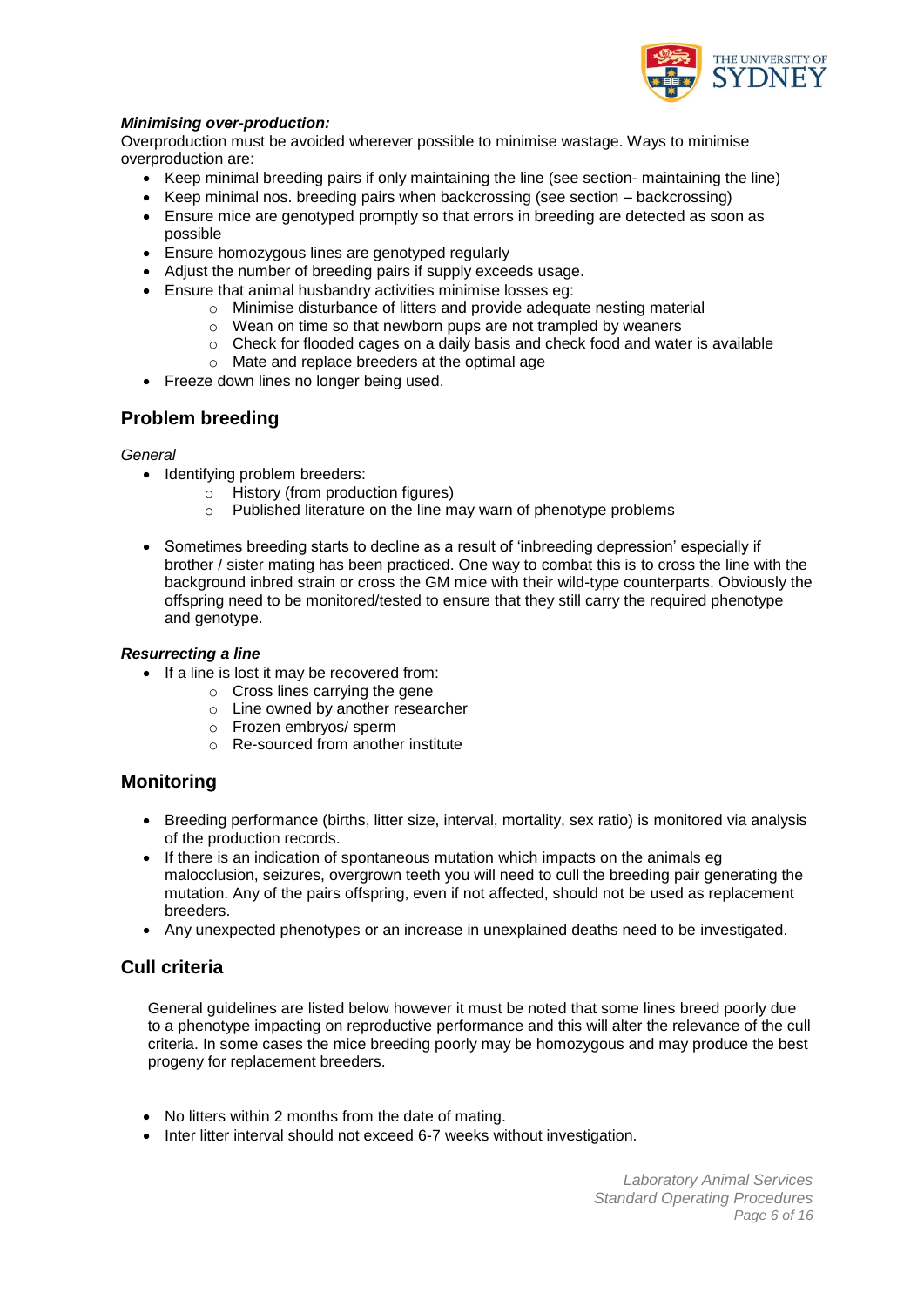

- Destroyed litters are tolerated on the pair"s first litter. Cull mice that cannibalise their first and second litter. If cannibalism is frequent other causes, such as environmental problems, must be investigated and recorded in the production figures.
- Litter size less than average for the strain/line of mice.
- Cull sexes not needed near weaning. Cull back excessively large litters especially if single sex is required.
- Cull runts or obviously sick animals.

### **Record keeping**

- Daily check is required of EVERY box for food and water .
- Cage cards (breeding cards) should be archived.
- All breeding pairs must be carefully checked twice per week.
- See "Breeding- Production records" for record keeping requirements

### **Sentinels**

A sentinel program operates within select LAS facilities.

- These are used to monitor possible contamination by the transfer of dirty bedding from the screened to the sentinel cage.
- The testing screens at the rack level, not the individual line level so it is important to avoid moving breeding boxes from rack to rack.

### **Cards**

See LAS staff for appropriate breeding and stock cards.

The following are **examples** only to illustrate the type of information which should be recorded on a cage card.

#### *Breeding Card*

Once a male and female have been mated to produce live progeny, a breeding card must be attached to the breeding box. The breeding card stays with the female at all times.

| <pair no=""> <line name=""></line></pair> |                            |          |          |                                                                                                       | <b>BORN: 10/3/02</b> |                       |                 |                |                 |
|-------------------------------------------|----------------------------|----------|----------|-------------------------------------------------------------------------------------------------------|----------------------|-----------------------|-----------------|----------------|-----------------|
| 5                                         | $G6B6\Delta$               |          |          |                                                                                                       |                      | <b>MATED: 10/5/02</b> |                 |                |                 |
|                                           |                            | NO. BORN | NO. CULL |                                                                                                       | Mortality            |                       | <b>NO. WEAN</b> |                | <b>COMMENTS</b> |
|                                           |                            |          |          | $\langle \text{male#} \& \text{genotype} \rangle$ $\langle \text{female#} \& \text{genotype} \rangle$ |                      |                       |                 |                |                 |
|                                           | m G6B6∆/+ . 66 X f WT . 99 |          |          |                                                                                                       |                      |                       |                 |                |                 |
| <b>DOB</b>                                | M                          | F        | M        | F                                                                                                     | M                    | F                     | M               | F              |                 |
| 17/6/02                                   | 3                          | 4        | 3        |                                                                                                       |                      |                       | Ω               | 3              |                 |
|                                           |                            |          |          |                                                                                                       |                      |                       |                 |                |                 |
| 15/7/02                                   | 5                          | 5        | 5        |                                                                                                       | 0                    | 3                     | 0               | $\overline{2}$ |                 |
| 16/9/02                                   | 0                          |          |          |                                                                                                       |                      |                       |                 |                | DL - cull       |
|                                           |                            |          |          |                                                                                                       |                      |                       |                 |                | Poor breeder    |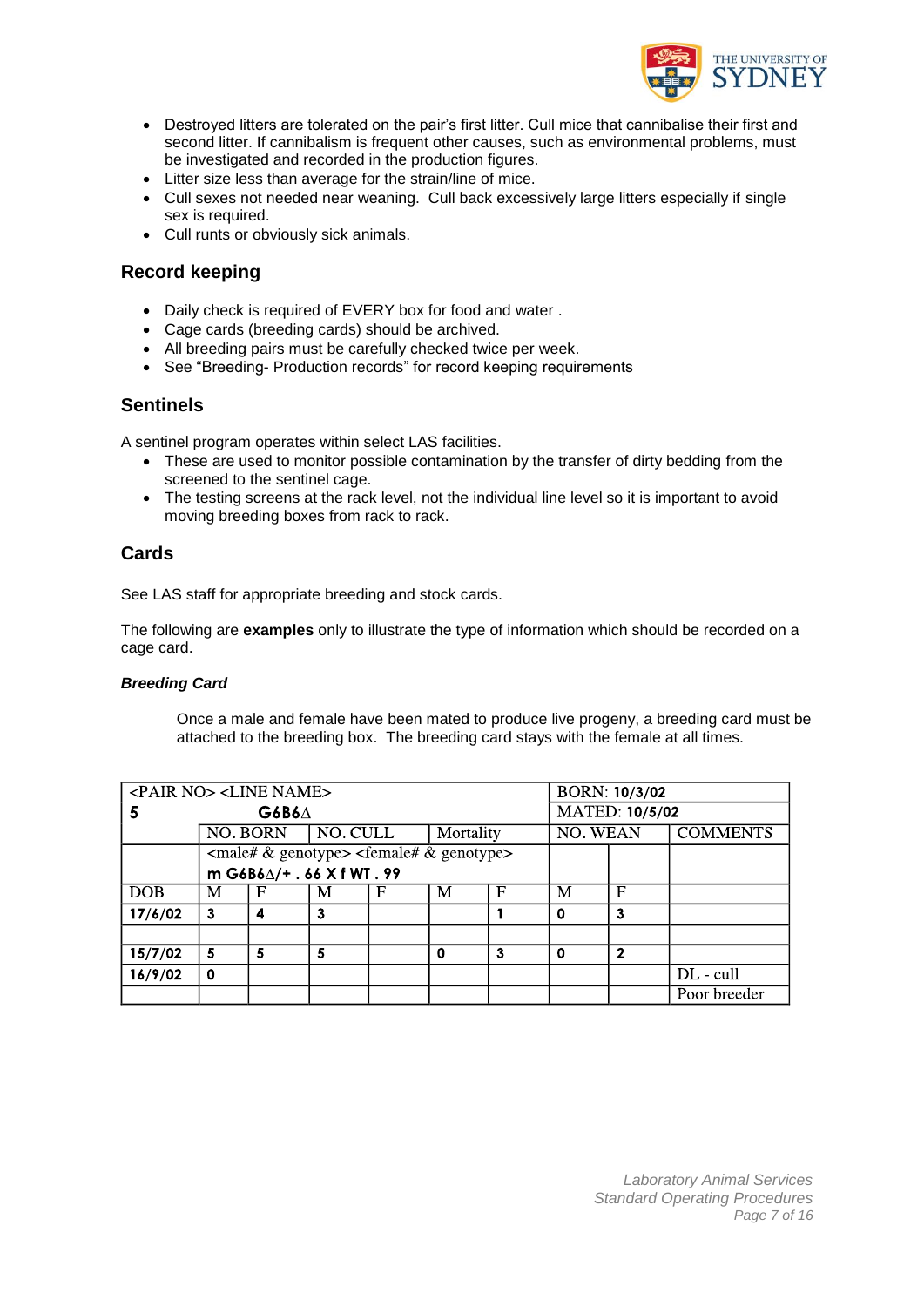

#### *Stock Card*

| $\leq$ Line<br>Name >.<br>$G6B6\Delta$ . 10/1 | $\epsilon$ Pair number /<br>Litter Number>             | <number mice<br="" of="">in the box/Sex of<br/>mice&gt;<br/>5 males</number> | <ethics number<br="">and researcher<br/>initials&gt;<br/>01/01 RH</ethics> |
|-----------------------------------------------|--------------------------------------------------------|------------------------------------------------------------------------------|----------------------------------------------------------------------------|
|                                               |                                                        | $b$ : $\langle$ Date of birth $\rangle$<br>$\langle$ TC or EM and date $>$   | 01/01/04<br>TC 05/02/04                                                    |
|                                               |                                                        |                                                                              |                                                                            |
|                                               | $\langle$ ID number $\rangle$<br><genotype></genotype> |                                                                              |                                                                            |
| 1<br>$\overline{c}$<br>3<br>4<br>5            | $G6B6\triangle/+$<br>WT<br>WT                          | $G6B6\Delta/G6B6\Delta$<br>$G6B6\triangle/$ $G6B6\triangle$                  |                                                                            |

Each line needs a different card colour.

### **Housing of breeding stock**

- No single housing unless justified i.e. studs that have been fighting or specific research procedures that require isolation may be adequate justification. If so the reason for single housing must be written on the cage card.
- Maximum stocking 5/box. But aged males should not be housed at >3/box.
- If studs must be retained and not used for more than 1 month then they need a partner mouse.
- If a harem system is used the females must be separated before the litters are born if both are pregnant. Two females with litters constitute overcrowding.
- Mice that have large litters (i.e. Swiss mice) may need an increased box change frequency.

### **Timed Mating**

- Mice that are going to be time mated need to undergo Whitten affect for 3 days prior to pairing.
- Pair a male and female and record the date of pairing and the female's id number.
- Plug check the female the next morning and continue until she plugs positive. When the female has plugged, separate her from the male.
- Record the use of the female in the lab book. These mice will be required to be reported in the annual animal usage report to NSW government.
- If a specific plug date is required separate all females from the stud on the day of plug check.
- Note: the date of the plug check is considered Day 0 or day 0.5 of pregnancy.

#### *Plug Checking Procedure*

• Pair a female with a stud male as late as possible (afternoon or evening) before the lights are turned off.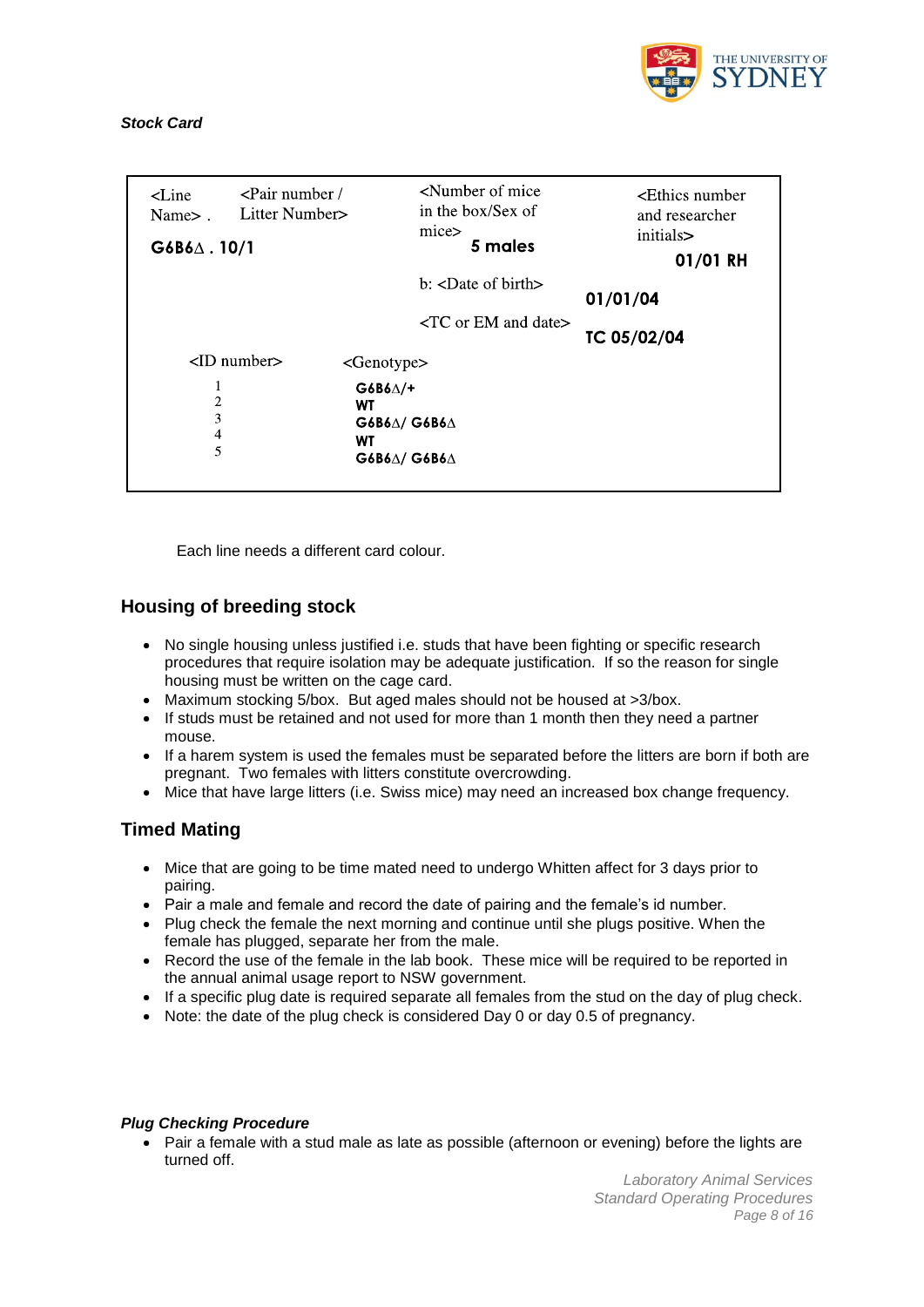

- As early as possible the next morning, separate the female from the male and check for plugs before re-housing her. Lights should be on full strength before trying to see plugs.
- Plug check by placing female on wire lid (stud's box) pull female in a backwards motion with base of tail, she should pull forward with front legs.
- Raise her hindquarters so you can view the vaginal area (vagina is the lower opening under anus).
- Using a stainless steel probe (round end), prod the opening to feel for a hard substance clogging the vaginal area, normally yellow/white in colour. The probe will not enter the opening at all and the plug is normally visible.
- Some plugs can be very difficult to see immediately. They can be clear, soft or sticky with residue present and can be very deep. So you need to place probe inside and lift upwards to open up the vagina.
- Separate females into boxes remembering to only house positive plugs together and negative plugs separately otherwise the oestrous cycle of the non pregnant mice can influence the positive plugs to return to oestrous and abort the pregnancy.

#### *Oestrus checking (from 'Reproductive Biology of the Mouse – Rob Taft)* The state of oestrous in a mouse can be determined by the visual appearance of the vagina.



#### *Whitten Effect*

- The presence of only females in a cage may depress the oestrous cycle of all females in that cage. The addition of a male to the cage causes all such females to initiate oestrus in about three days. This phenomenon is called the Whitten Effect. Mouse breeders often take advantage of the Whitten effect to enhance timed pregnancies.
- The presence of only females in a cage may depress the oestrous cycle of all females in that cage. The addition of a male to the cage causes all such females to initiate oestrus in about three days. This phenomenon is called the Whitten Effect. Mouse breeders often take advantage of the Whitten effect to enhance timed pregnancies.
- This effect is better noted in females that have been acclimatized to the environment and away from all males for a period of time. This will allow a large portion of the female mice to enter an anoestrus or quiescent state and this is known as the Lee-Boot Effect. When exposed to the urine, it is reported that at least 75% of mice will be in oestrus or pro-oestrus within 3-4 days (results are strain dependent). This effect is enhanced by a longer duration of isolation from male mice prior to exposure to urine.
- *Procedure*: Group house some female mice. Everyday for 3 days, place a small handful of bedding from a box of males in the box (the dirtier the better). Late on the 3<sup>rd</sup> day, pair the males and females. Plug check on the  $4<sup>th</sup>$  day.

### **Test Mating**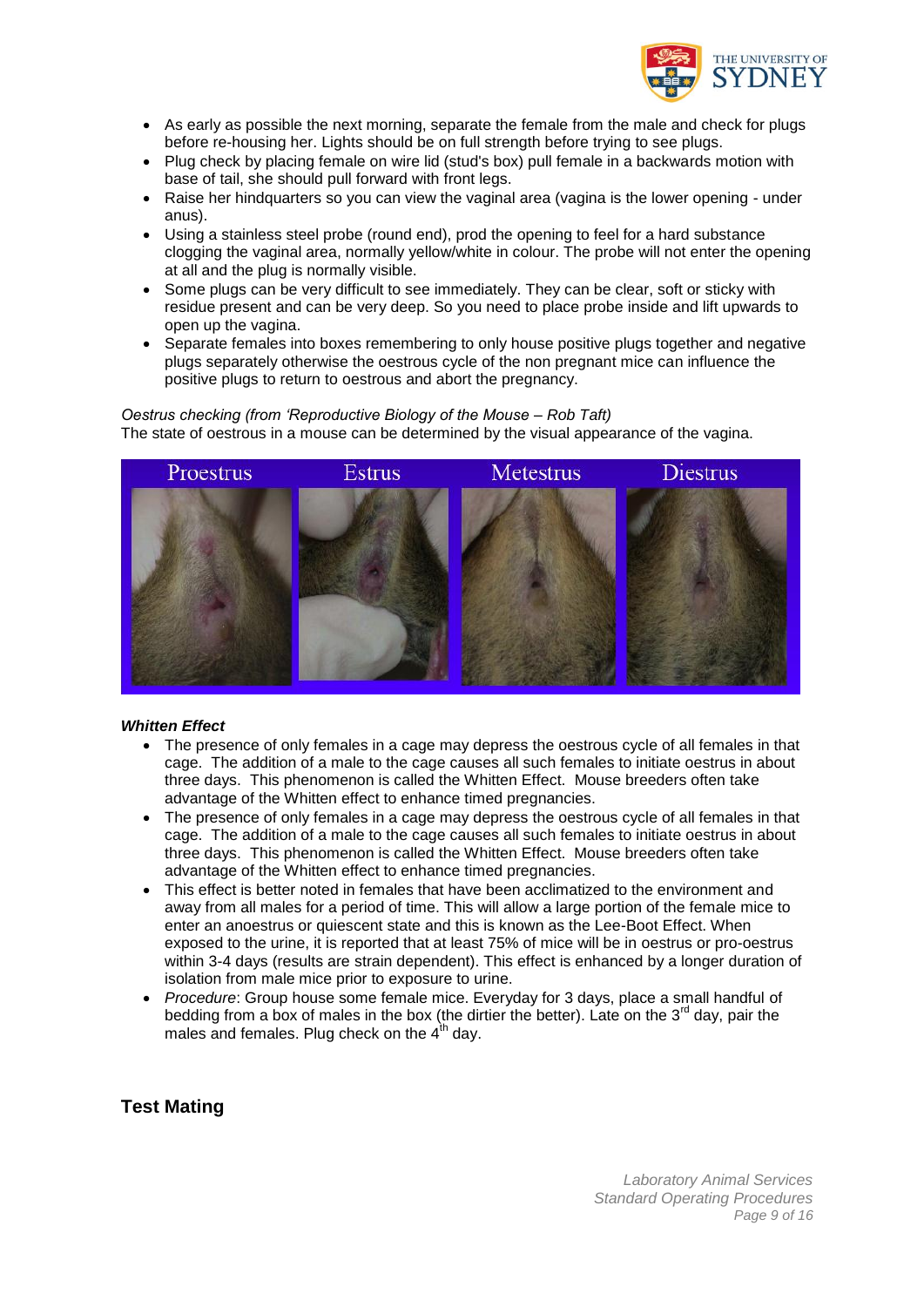

- Test mating is carried out to genotype animals when the researchers are unable to determine if a mouse is homozygous or heterozygous using molecular biological tools (Southern Blot or PCR).
- If a mouse is suspected of being homozygous or heterozygous for the gene of interest, it is crossed with an inbred wild type mouse. The progeny of this test mating are then examined. If there are wild type genotypes in the progeny then the parent mouse is a heterozygous. If the progeny are all positive for the gene, then the parent was a homozygous mouse.
- A minimum of 7 pups needs to be examined to feel confident that a wild type can be detected.. The normal procedure involves killing the neonates and placing the whole tail in an Eppendorf tube. These pups must be included in your annual animal usage returns.

NOTE: The breeding pair needs to be separated as soon as the female is observed to be pregnant. They may need to be re-paired at a later date if not enough pups are produced in the initial litter.

• The details of the pairings and progeny need to be recorded.

### **Cages**

- Boxes for a particular line should be kept together in a room (i.e. On the same rack).
- Ideally the boxes should be organised so that the mice are in numerical order.
- Space should be allocated on the same rack for the weaners. For example, if *on average* the line produces 3 boxes of weaners, space for 3 boxes should be allocated.

### **Crossed lines/Experimental lines**

- What is the procedure for new lines?
- Compliance with LAS entry procedures is required.
- If heterozygous lines are to be bred, it is expected the genotyping protocol has been established.
- If LAS staff are to perform the breeding, a breeding plan must be discussed with the LAS operations manager.
- If the breeding is to be conducted by the research group you will need to discuss space allocation and provide a copy of the phenotype report.
- LAS technicians will watch for new phenotypes or changes in the mortality of the mice and report these to the investigator if they are managing the breeding colonies.

### **Nomenclature**

 See the *Nomenclature* guidelines on the Jackson Laboratory web site (www.jax.org). The correct nomenclature should be used in the phenotype report but abbreviations can be used on the cage cards.

*Examples of some common abbreviations*

| Name                                                       | Abbreviation                          | Name         | Abbreviation |
|------------------------------------------------------------|---------------------------------------|--------------|--------------|
| SV129/J<br>C57BL/6<br><b>DBA</b><br>BALB/c<br><b>Swiss</b> | 129<br>B <sub>6</sub><br>D<br>С<br>QS | SJL<br>FVB/n | J<br>FB      |
| <b>SVEV</b>                                                | EV                                    |              |              |

### **Breeding specific genotypes**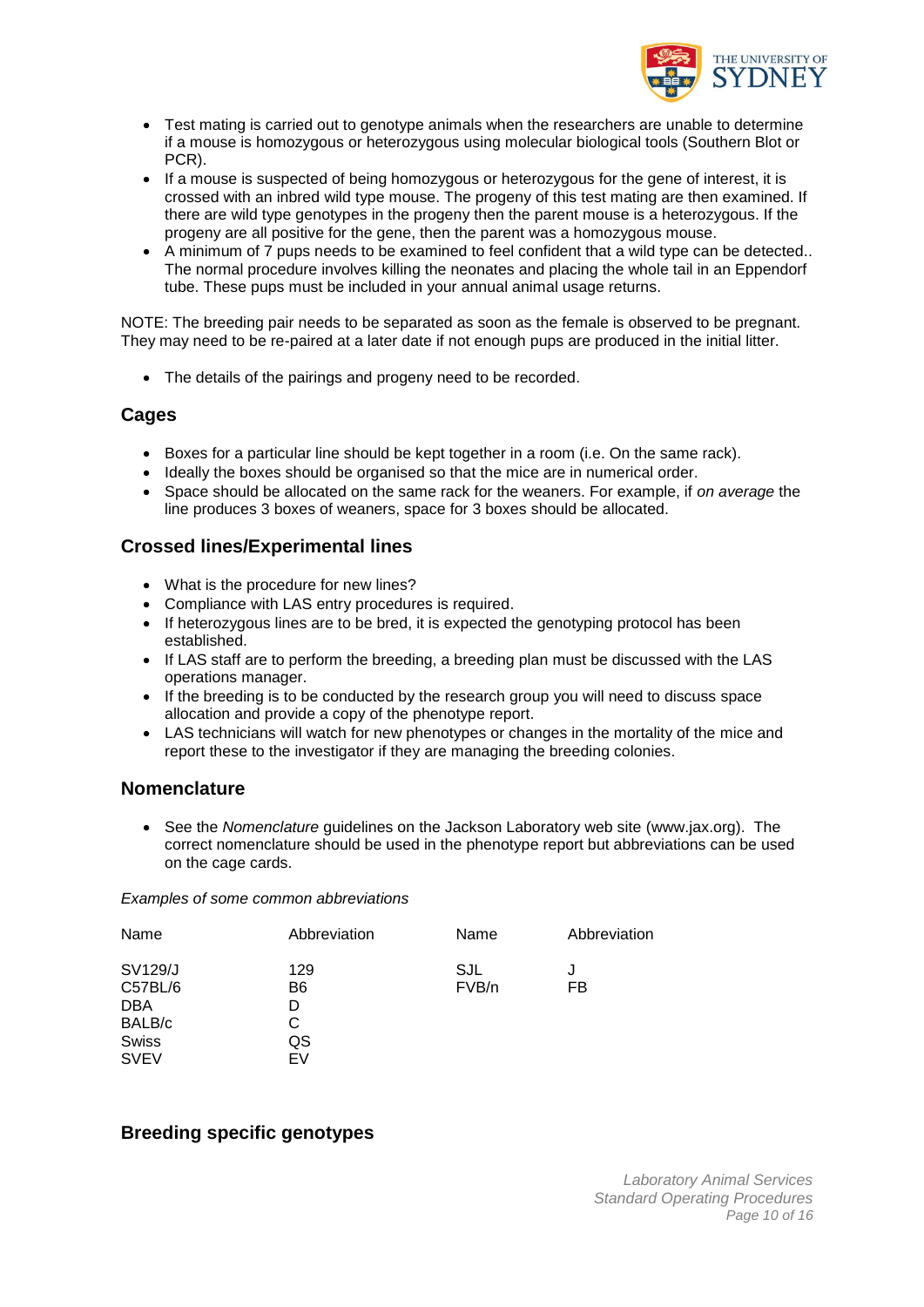

- If breeding toward a particular goal is required for example, generating knockout mice from heterozygote crosses or trying to generate double knockout mice by crossing 2 homozygous knockouts.
- Aside from any phenotypic factors that may result from the missing gene(s), there is an expected ratio of genotypes generated. This must be considered in light of the number of mice that are a required to generate a new line or to produce a mouse with a specific genotype

*See Attachment 4 for breeding probabilities.*

### **Backcrossing Lines**

#### *Regular Backcross*

- Should be backcrossed onto an inbred strain for a minimum of 10 generations as per the normal protocol.
- At least 2 pairs should be running concurrently during a backcross. This prevents any issues, should there be a problem with one of the crosses (e.g. mutations).
- Males and female GM animals can be crossed with the inbred strain. In order to promote variability, males and females can be alternated. If a male GM is crossed with an inbred strain, one of it"s female homozygote progeny should be taken for the next cross. *See attachment 3.*
- After 3 generations, 2 GM heterozygotes should be put together to assess the impact of the backcrossing. This exposes any mutations that might have developed. It"s better to find out at N=3, rather than N=10.
- At least 3 generations of the backcross should be present at any one time. When the progeny of N=3 **are weaned**, the first generation can be killed.

#### *Generation Number*

The first pair set up to initiate the backcross is called  $N_0$ . The progeny of this pair becomes  $N_1$ . See the diagram below

**Backcross Protocol**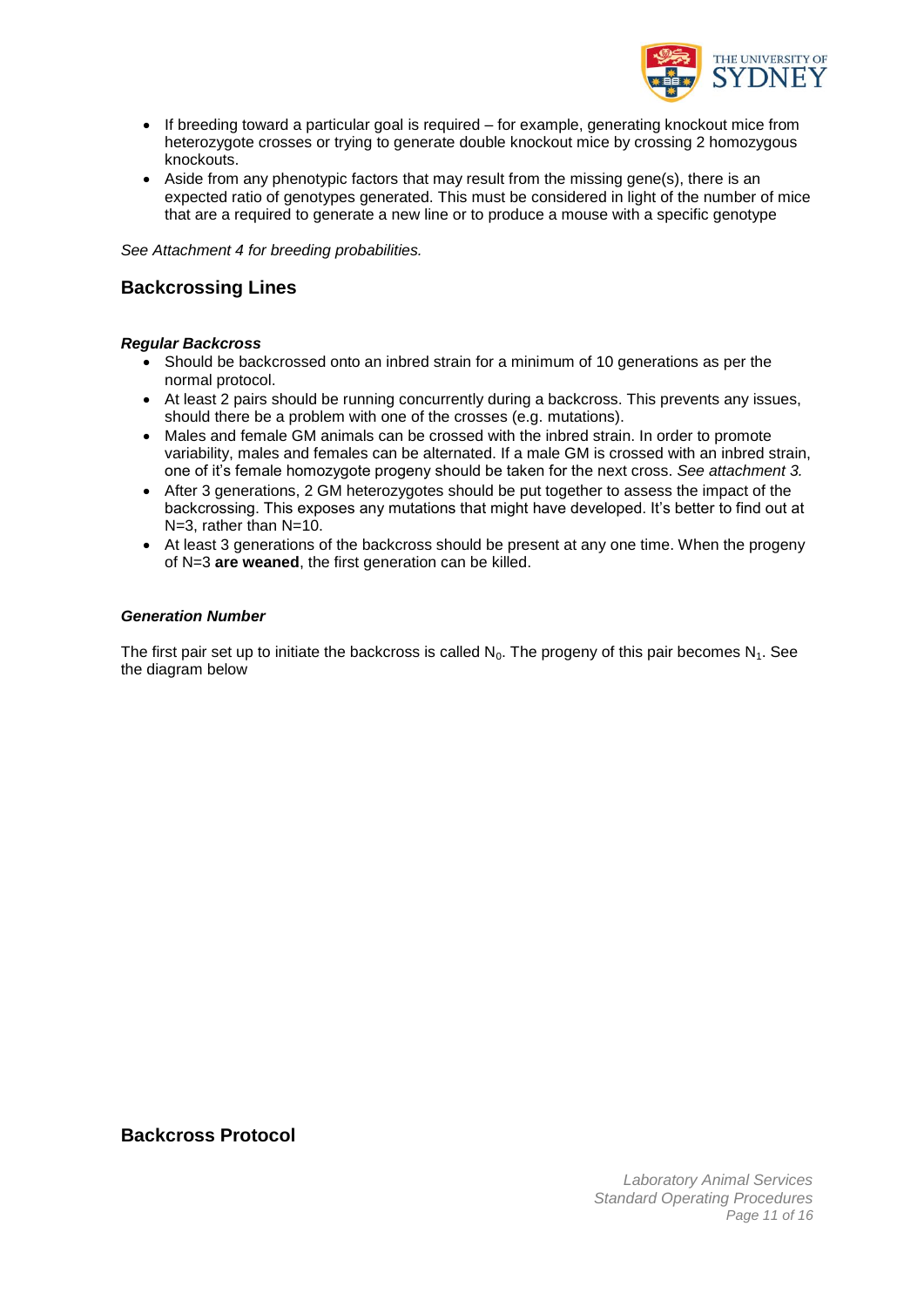



*Laboratory Animal Services Standard Operating Procedures Page 12 of 16*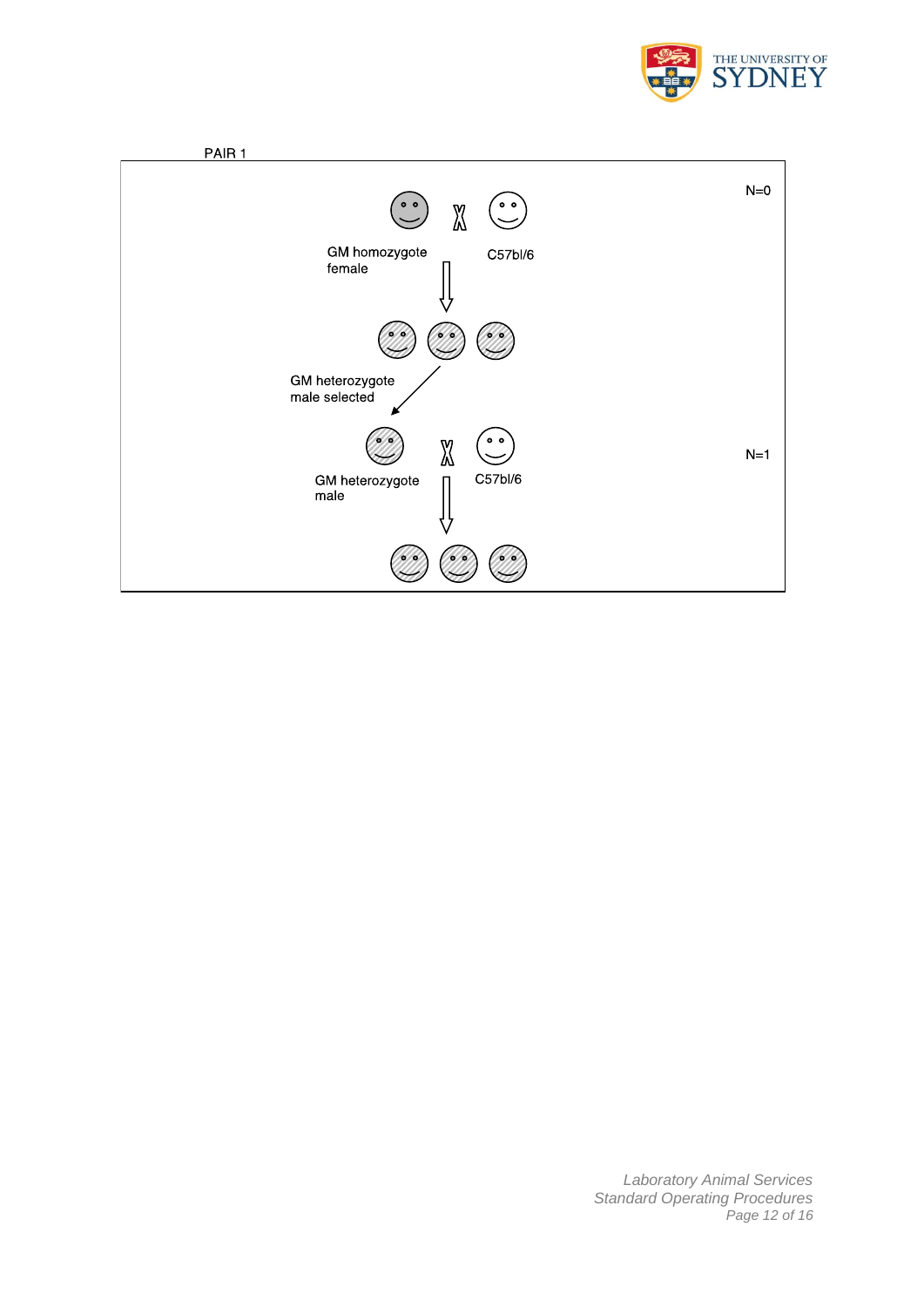

### **Outbreeding Scheme**

### **Outbreeding Qs Colony Controlled Minimal Inbreeding (outbred)**

The colony is divided into a number of groups which should be roughly equal in numbers and past breeding performance. The more groups the colony is divided into the more generations that are involved before the program returns to the beginning. Usually the colony is divided into four to eight groups which are labelled alphabetically.



*Laboratory Animal Services Standard Operating Procedures Page 13 of 16*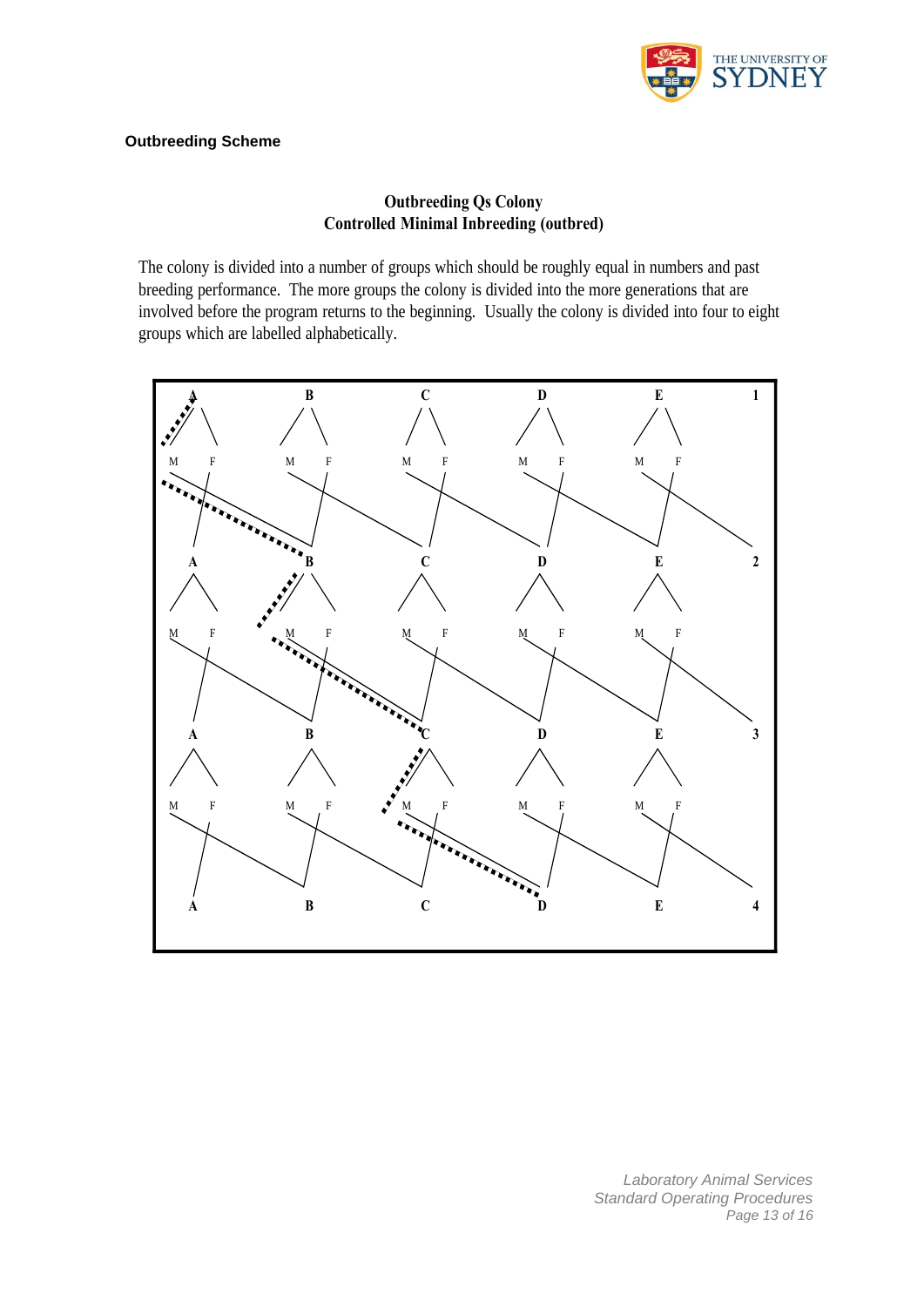

#### **NOD Backcrossing**



*Laboratory Animal Services Standard Operating Procedures Page 14 of 16*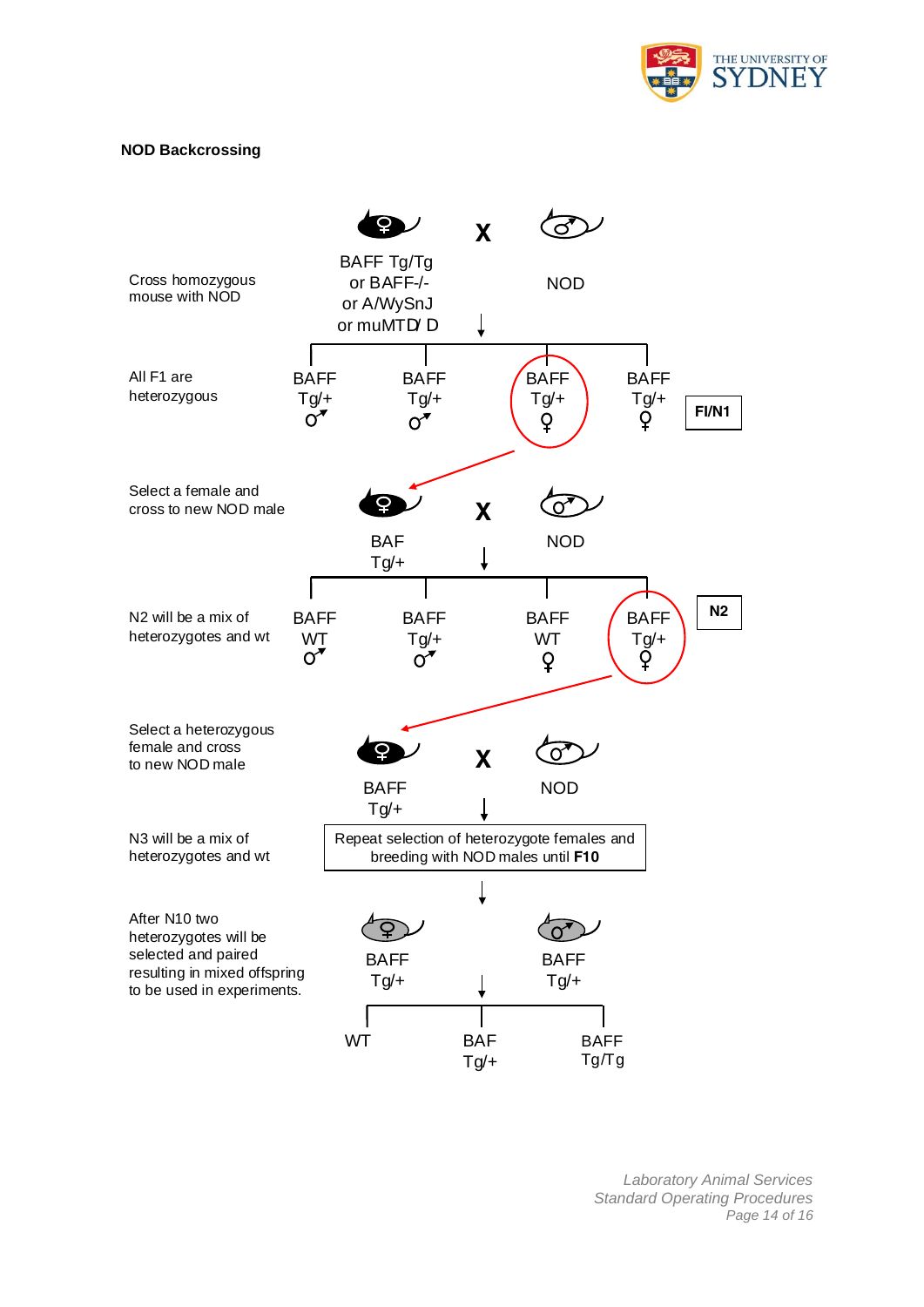

### **Genotype Probabilities**

*Crossing P∆/+ x P∆/+*

|   | -                                 |      |
|---|-----------------------------------|------|
| − | DA/DA<br>$\overline{\phantom{0}}$ | PA/H |
|   | . .                               |      |

25% P∆/P∆ 25% +/+ 50% P∆/+

*Crossing P∆/+ Y∆/+ x P∆/+ Y∆/+*

| _                      |                           |
|------------------------|---------------------------|
| $P\Delta/P\Delta$<br>ے | $P_{\Lambda}/\rightarrow$ |
| $\sqrt{ }$             |                           |

| $\mathbf{v}$ |              |
|--------------|--------------|
| ΥΔ/ΥΔ        | $Y/\sqrt{+}$ |
| ∟ /V         |              |

| ΡΔΙΡΔ ΥΔΙΥΔ                                                   | $1/4 \times 1/4$                                         |         | $=1/16$ | (6.25%)                            |
|---------------------------------------------------------------|----------------------------------------------------------|---------|---------|------------------------------------|
| ΡΔ/ΡΔ ΥΔ/+                                                    | $1/4 \times 1/2$                                         |         | $= 1/8$ | (12.5%)                            |
| $P\Delta/P\Delta$ +/+                                         | $1/4 \times 1/4$                                         |         | $=1/16$ | (6.25%)                            |
| ΡΔ/+ ΥΔ/ΥΔ                                                    | $1/2 \times 1/4$                                         |         | $= 1/8$ | (12.5%)                            |
| $P\Delta$ /+ $Y\Delta$ /+                                     | $1/2 \times 1/2$                                         |         | $= 1/4$ | (25%)                              |
| $P\Delta$ /+ +/+                                              | $1/2 \times 1/4$                                         |         | $= 1/8$ | (12.5%)                            |
| $+$ /+ $Y\Delta$ / $Y\Delta$<br>$+/ Y\Delta/+$<br>$+/+$ $+/+$ | $1/4 \times 1/4$<br>$1/4 \times 1/2$<br>$1/4 \times 1/4$ | $=1/16$ | (6.25%) | $=1/16$ (6.25%)<br>$= 1/8$ (12.5%) |

#### **The cross above can also be expressed as percentages**

#### *Double Knockouts-Pt2*

|                  | $C2\Delta$ / $C2\Delta$ | $C2\Delta/+$     | $+$ /C2 $\Delta$ | WT               |
|------------------|-------------------------|------------------|------------------|------------------|
| D3A/D3A          | $D3AD3\Delta$           | $D3AD3\Delta$    | $D3ND3\Lambda$   | $D3AD3\Delta$    |
|                  | $C2\Delta$              | $C2\Delta$ +     | $+$ /C2 $\Delta$ | WT               |
| $D3\Delta/+$     | $D3N+$                  | $D3\Delta$ /+    | $D3N+$           | $D3\Delta$ /+    |
|                  | $C2\Delta$              | $C2N+$           | $+$ /C2 $\Delta$ | <b>WT</b>        |
| $+$ /D3 $\Delta$ | $+$ /D3 $\Delta$        | $+$ /D3 $\Delta$ | $+$ /D3 $\Delta$ | $+$ /D3 $\Delta$ |
|                  | $C2NC2\Delta$           | $C2\Delta/+$     | $+$ /C2 $\Delta$ | WT               |
| WT               | WТ                      | <b>WT</b>        | <b>WT</b>        | WТ               |
|                  | $C2\Delta$              | $C2N+$           | $+$ /C2 $\Delta$ | WТ               |

This table describes the range of genotypes that can result from crossing 2 double heterozygous animals. There are 16 possible genotypes (in grey). For example, the chance of a double homozygous animal is 1/16. This is represented by the presence of one square. In contrast, the possibility of obtaining double heterozygote animals is 4/16 or 1/4.